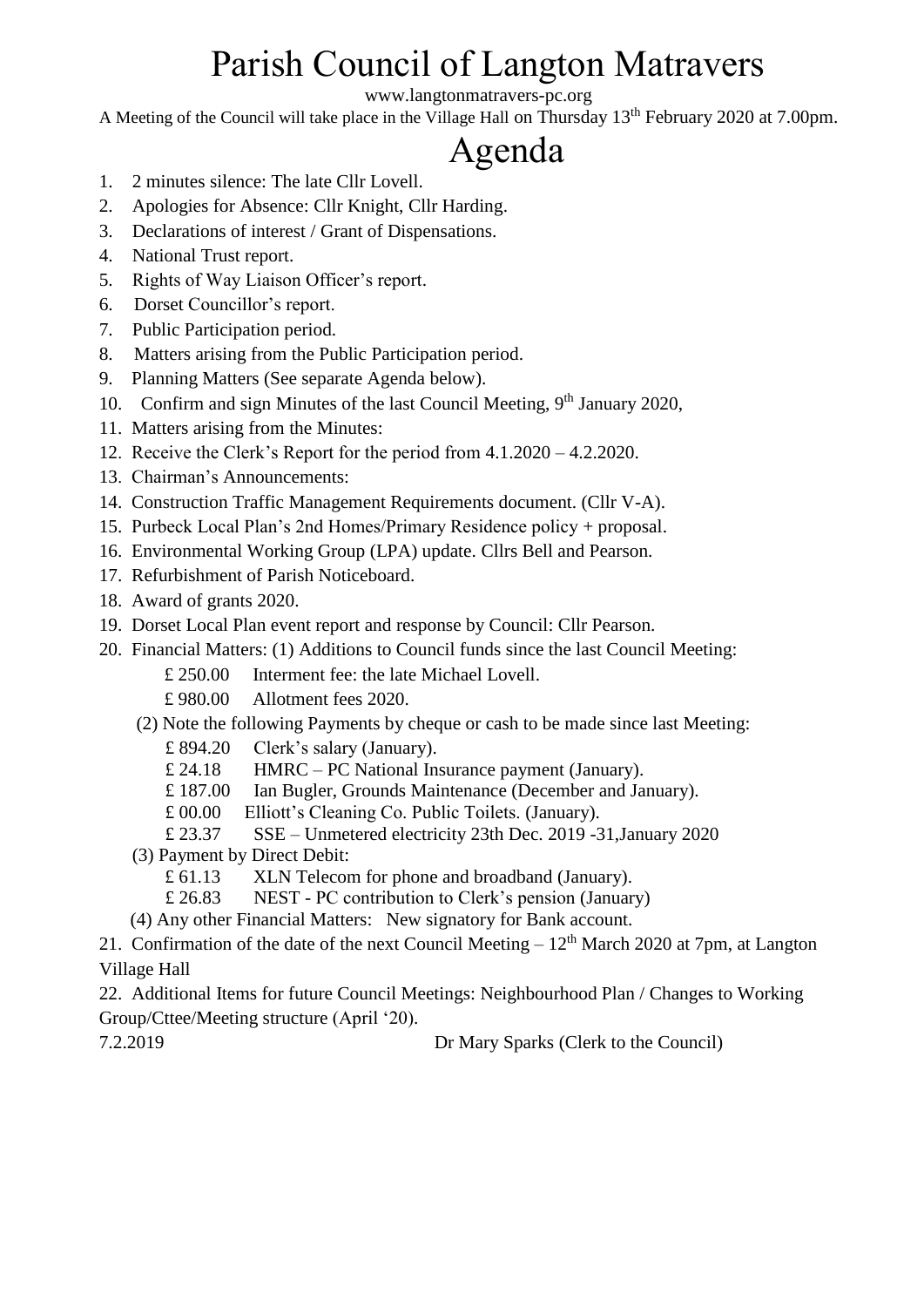#### LANGTON MATRAVERS PARISH COUNCIL PLANNING AGENDA – 13th February 2020.

#### 1. Receive comments from the public concerning the following Plans:-

a) [6/2020/0056](https://planningsearch.purbeck-dc.gov.uk/Planning/Display/6/2020/0056) Mrs Linda Politt, Palafox, The Hyde, Langton Matravers, Swanage, BH19 3HE. Palafox, The Hyde, Langton Matravers, Swanage, BH19 3HE. Change of use of second floor office (use class B1a) to residential (use class C3) and convert all existing flats into one single residential dwelling.

b) [TWA/2019/283](https://planningsearch.purbeck-dc.gov.uk/Planning/Display/TWA/2019/283) Mr Ben Cooke, Northern boundary of Leas Wood House, High Street, Langton Matravers, BH19 3HB. (376) Poplar - re-pollard; (541) Sycamore - reduce on south side of tree by approximately 4-5m - Langton Matravers Conservation Area

c) [6/2020/0054](https://planningsearch.purbeck-dc.gov.uk/Planning/Display/6/2020/0054) Mr and Mrs J Garnish, Greystones, The Hyde, Langton Matravers, Swanage, BH19 3HE. Single storey rear extension over existing terrace roof. Enlarge 1 rear dormer window. Replace flat roofs with pitched roofs on all 3 rear dormer windows.

2. Determine Council's comments on plans (as above).

3. Receive Planning decisions affecting the Parish since the last Parish Council meeting: - none.

4. Any other planning matters: None.